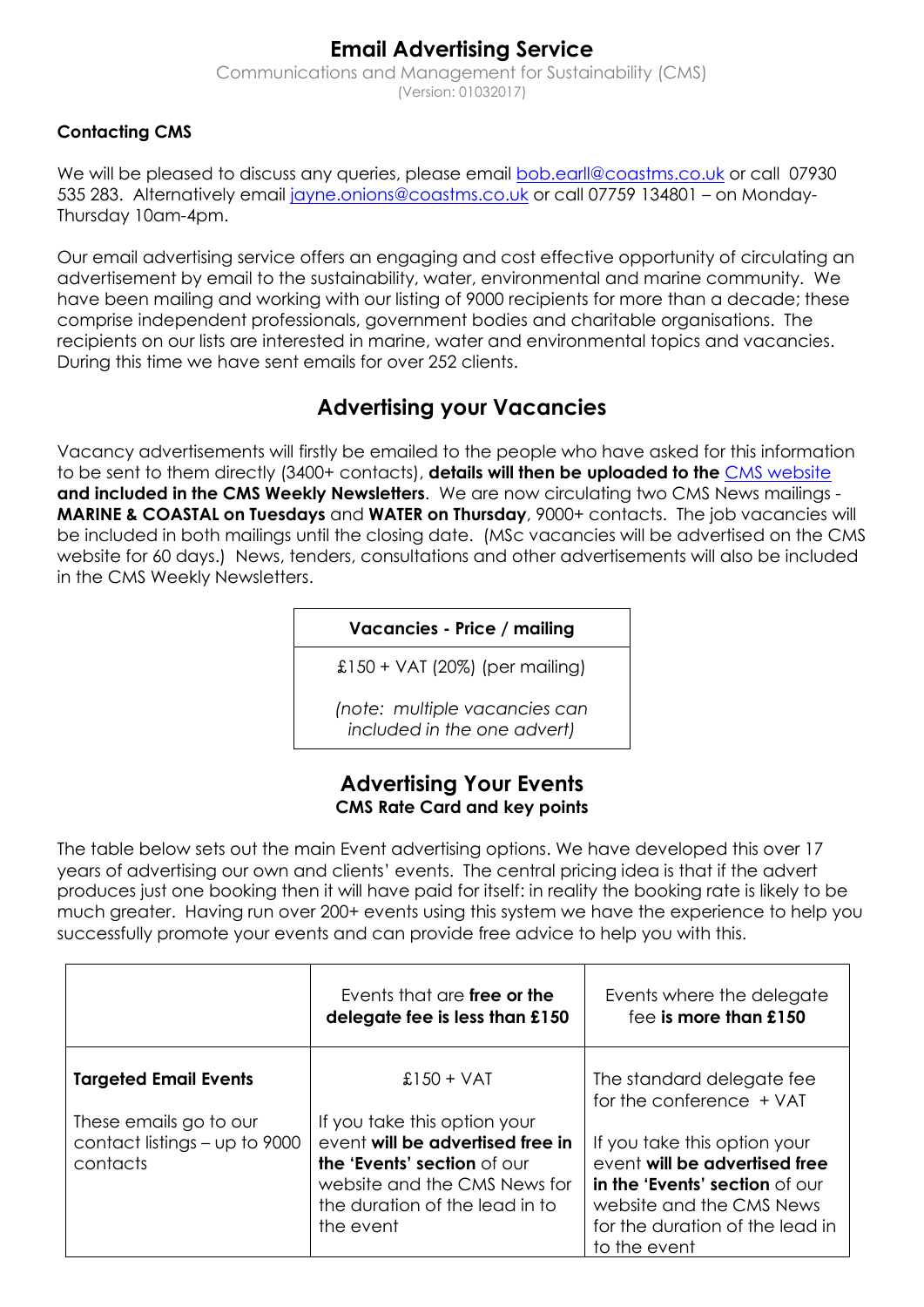| <b>Training &amp; Courses</b>    | $£150 + VAT$                                                                                                                                                                   | £150 + VAT                                                                                                                                                                     |
|----------------------------------|--------------------------------------------------------------------------------------------------------------------------------------------------------------------------------|--------------------------------------------------------------------------------------------------------------------------------------------------------------------------------|
|                                  | If you take this option your<br>event will be advertised free in<br>the 'Events' section of our<br>website and the CMS News for<br>the duration of the lead in to<br>the event | If you take this option your<br>event will be advertised free<br>in the 'Events' section of our<br>website and the CMS News<br>for the duration of the lead in<br>to the event |
| <b>Reports, Publications etc</b> | £150 + VAT - Direct mail and <b>advertised free</b> in the weekly CMS<br><b>News</b>                                                                                           |                                                                                                                                                                                |

#### **Notes for Advertising your Vacancies, Events and other activities**

If you have any questions or special requirements please ring Jayne or Bob.

1. **Real time testing and feedback** - *Try it and see* You might want to see this advertising as a trial and we'd be happy to engage with you on this and provide feedback as necessary.

You might want to consider a programme of adverts for the event. We find that what you promote varies from the beginning to the days leading up to the event.

- 2. **We can provide free advice on promoting your event** on wording, approaches and timing of advertising since we have been working on this for over 200+ events that have used emailing approaches for over 17 years.
- 3. **Discounts** We offer 10% discount for 3 or more adverts and 20% discount for 10+ adverts; these will be payable in advance. Please contact Jayne or Bob to discuss (contact details above).
- 4. **Statistical Reporting** We will report within 14 working days on the response your advert has prompted. Job Vacancies will receive a report after the closing date (MSc vacancies after four weeks). Separate figures will be provided for the direct email and CMS News. For other adverts a report listing the number of clicks will be provided a week after the advert has been circulated. Included in this service to clients is a benchmarked feedback on the success of your advertisements.
- 5. **VAT** will be charged at the standard rate.
- 6. **Circulation Lists** Below are our circulation lists showing the number of recipients. Advertisements will be circulated to the relevant list(s). Vacancies will only be circulated to the vacancies list, although they will also be included in the CMS Weekly Newsletters (9000+ recipients) which provides 2 x weekly exposure for the duration of the vacancy.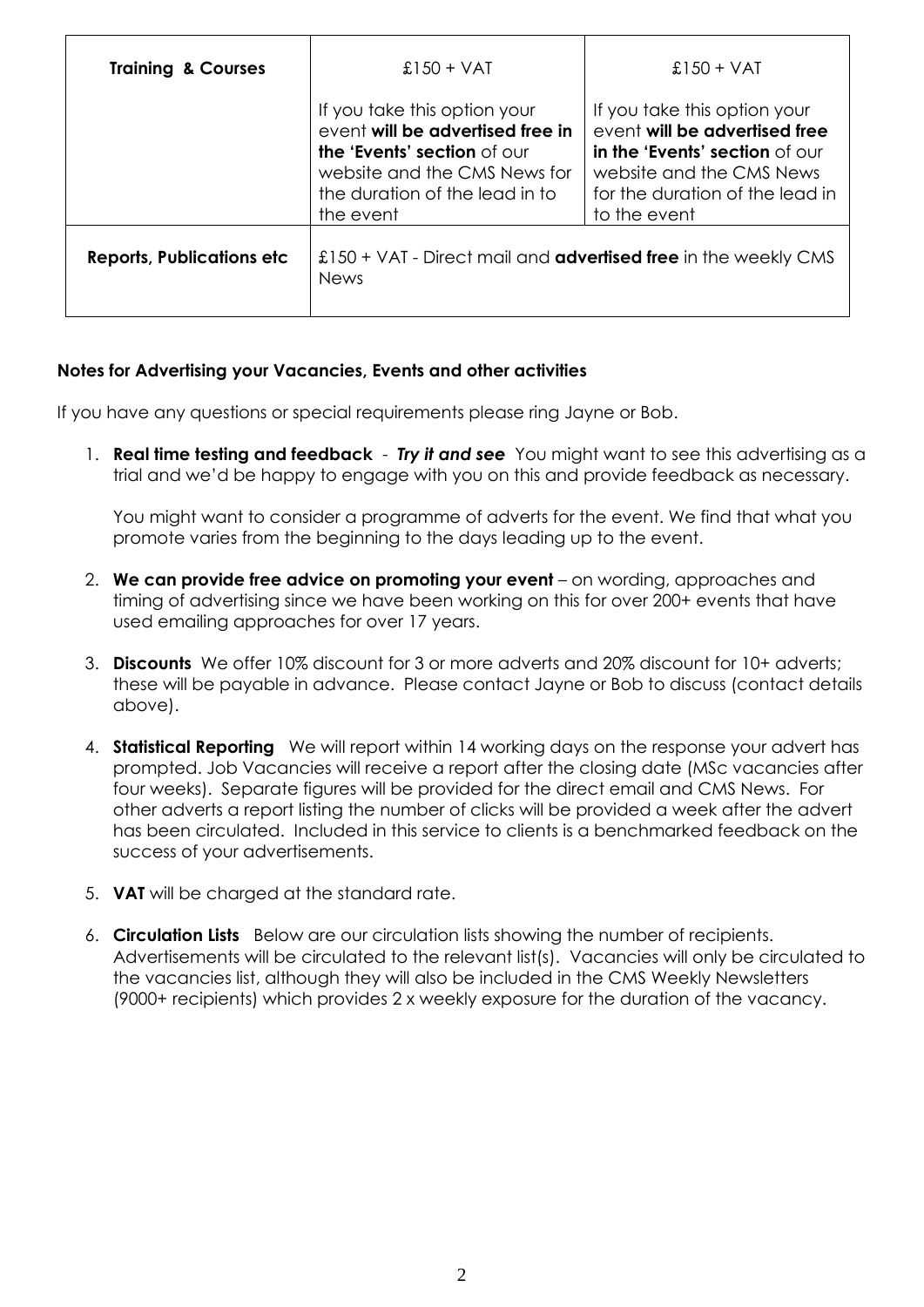| <b>Circulation Lists</b> | <b>Recipients</b> |
|--------------------------|-------------------|
| All Lists                | 9000              |
| Vacancies                | 3400              |
| Marine                   | 5600              |
| Water                    | 5500              |

7. You can see recent endorsements and our client list on pages 5 & 6 .... 'We have worked with over 500 clients during the last 17 years; these are illustrated below.

# **Please see below for the booking form and what you need to provide**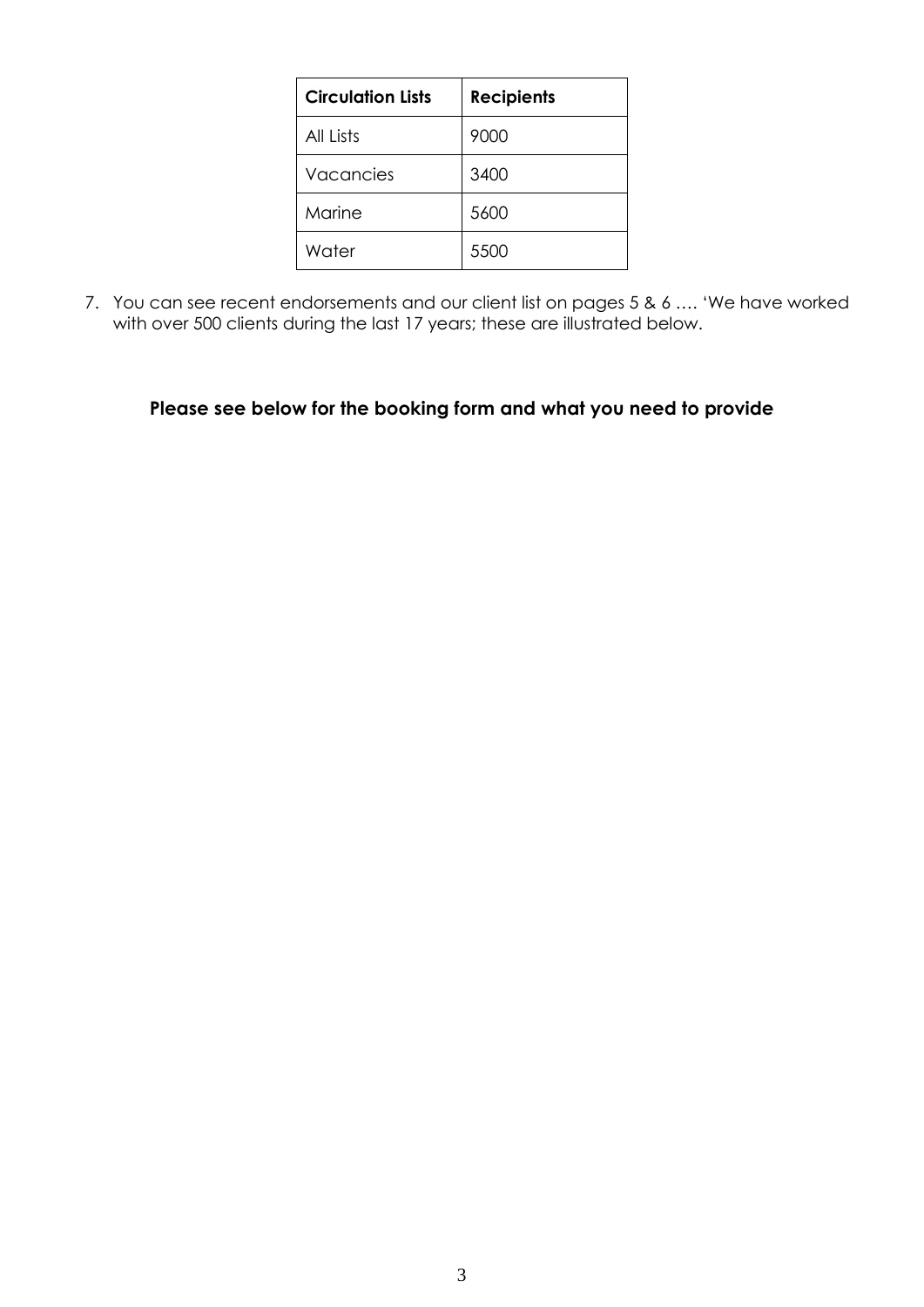# **ORDER FORM - CMS Emailing Service**

#### **YOU NEED TO PROVIDE:**

- a) Completed order form
- b) Logo File format PNG, GIF or JPEG *High Resolution*
- c) Advertisement Copy Word Document
- d) Web-links to relevant information on your website

#### **We will email you a draft for approval before sending it out. This will usually be within 2 working days of receiving your order.**

Advertisement copy, logo and order form should be emailed to **bob.earl@coastms.co.uk.** 

| <b>Advert Type</b>                                                                                                 | Charge / Mailing<br>(VAT will be charged at<br>the standard rate) | Cost |
|--------------------------------------------------------------------------------------------------------------------|-------------------------------------------------------------------|------|
| <b>Job Vacancies</b> – price per mailing                                                                           | $£150 + VAT$                                                      |      |
| <b>Event Mailings (conferences) for</b><br>events where the standard delegate<br>fee is greater that $\pounds$ 150 | The standard delegate<br>$fee + VAT$                              |      |
| <b>Event Mailings (conferences) for</b><br>events where the standard delegate<br>fee is free or less than $£150$   | $£150 + VAT$                                                      |      |
| <b>Training and Courses</b> – irrespective of<br>fee                                                               | $£150 + VAT$                                                      |      |
| <b>Reports, Publications, News items</b>                                                                           | $£150 + VAT$                                                      |      |

| <u> 1990 - Jan Barat, margaret eta bat zuen bat zuen bat zuen bat zuen bat zuen bat zuen bat zuen bat zuen zuen </u>      |  |
|---------------------------------------------------------------------------------------------------------------------------|--|
|                                                                                                                           |  |
| We wish to pay by BACS*/Credit Card*/Cheque* (please delete)<br>To neur by areally eard please phone CAIS on 01521 000415 |  |

**To pay by credit card please phone CMS on 01531 890415**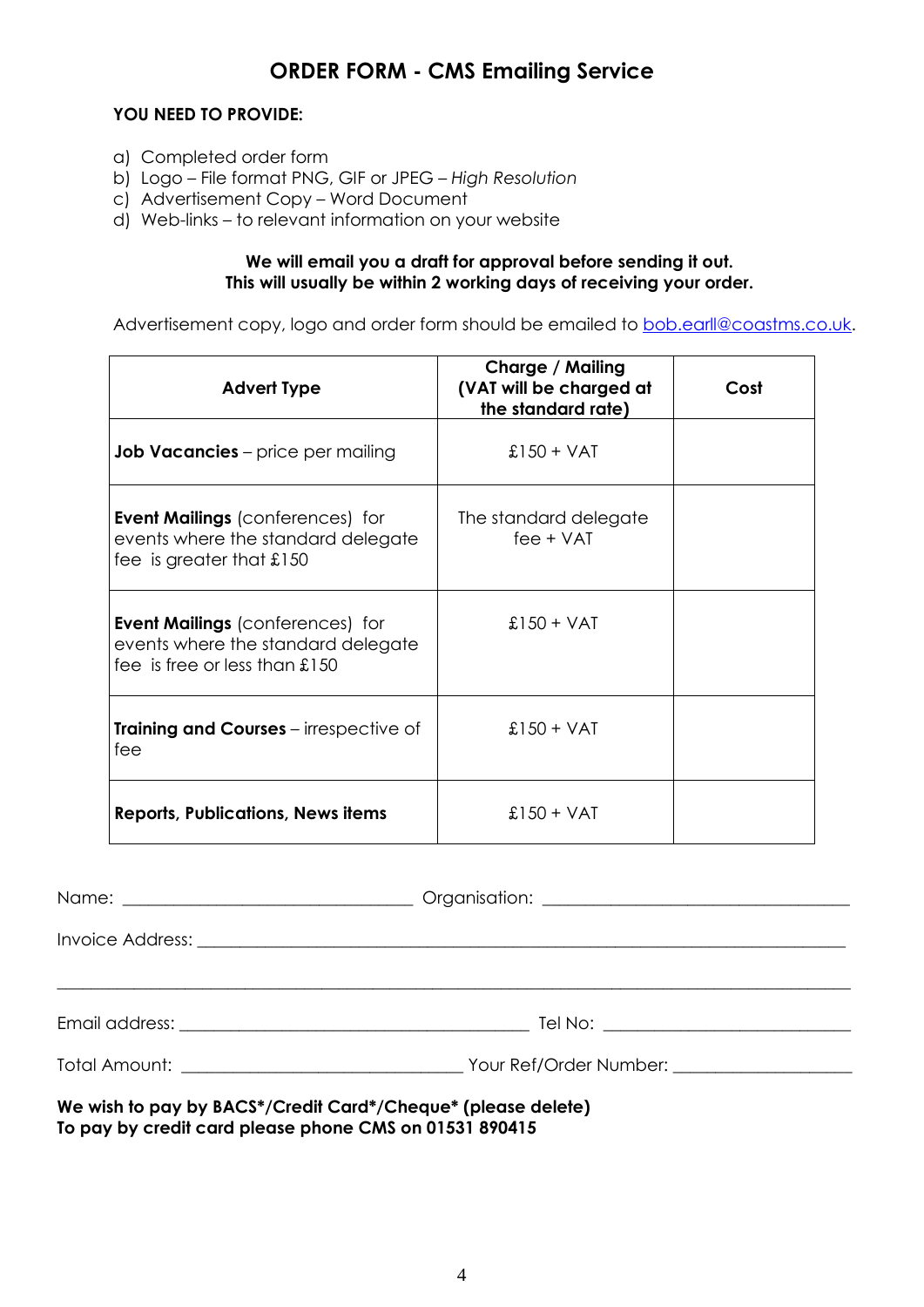#### **CMS ADVERTISING SERVICE – Endorsements**

# **Pete Alfano, University of Leicester** (March 2017)

"Easy to book, good value, but most importantly, extremely effective in getting our message out to the right potential clients. I would recommend them without hesitation."

### **Chelsea Chandler, Gardline** (March 2017)

"Thank you to Jayne and Bob at CMS for their services in listing some of our environmental roles! We received a very large amount of experienced applicants for each role!"

### **Cecilia Freeman**, **Tidal Lagoon Power** (November 2016)

"An extremely well-organised, efficient and cost effective service."

**Sean Gaffney, Marine Environmental Data and Information Network (MEDIN)** (August 2016) "We are absolutely delighted with the response to the advertisement we placed with CMS for our data management workshops. The advert was placed extremely quickly and we received wonderful service from CMS. The marketing effect of CMS was so powerful that our workshops were filled within three hours of the advert going out. We will definitely be using CMS again and would highly recommend them."

# **Kate Pirie, Heriot-Watt University Orkney Campus** (April 2016)

"Very pleased with response to recent Teaching Fellow position we advertised through CMS. Great service, thanks!"

#### **Jane Delany, Director of Dove Marine Laboratory, Newcastle University** (April 2016)

"We used CMS for advertising our 13 Capturing our Coast vacancies in summer 2015 and had a fantastic response of very high calibre applicants. This is the 'go to' place for marine graduate jobs, and we got a far higher response from this than other advertising routes that we used."

# **Lisa Johnson, Event Manager on behalf of North Sea Marine Cluster** (March 2016)

"We have been very impressed with the service received from CMS for marketing our event. The advert was turned around very quickly and the service very professional, including receipt of advertising statistics a couple of weeks after the mailing. The traffic received on our event webpage was clear to see via Eventbrite analytics. Would definitely recommend."

# **Tricia Marshall, Flood & Coast 2016** (March 2016)

"Your email blasts proved to be one of our most effective marketing tools."

# **Francesca Moore, Black & Veatch Ltd** (February 2016)

"We are very pleased with CMS' services and support in preparing and sharing an article on our behalf. Their support was second to none. We were particularly impressed with the statistical summary we received after the article was published. We will definitely use CMS again in the future."

# **Dan Edwards, AECOM** (January 2016)

"Many thanks CMS for providing this invaluable service. We received numerous applications for the Marine Scientist post and have now successfully appointed a high-calibre candidate. We would certainly use you again."

# **Joanne Hill, HaskoningDHV UK Ltd** (November 2015)

"We received an excellent response to our experienced Graduate Environment Consultant job advert. The quality of applications was very high in comparison to other methods of advertising and we have now offered the position to a candidate who applied via CMS/Bob Earll."

# **Colin Trundle, Cornwall IFCA** (October 2015)

"Many thanks for the stats report, interesting reading. We received 93 completed applications for the post. Although we can't pinpoint where people found the vacancy, I'd be confident that the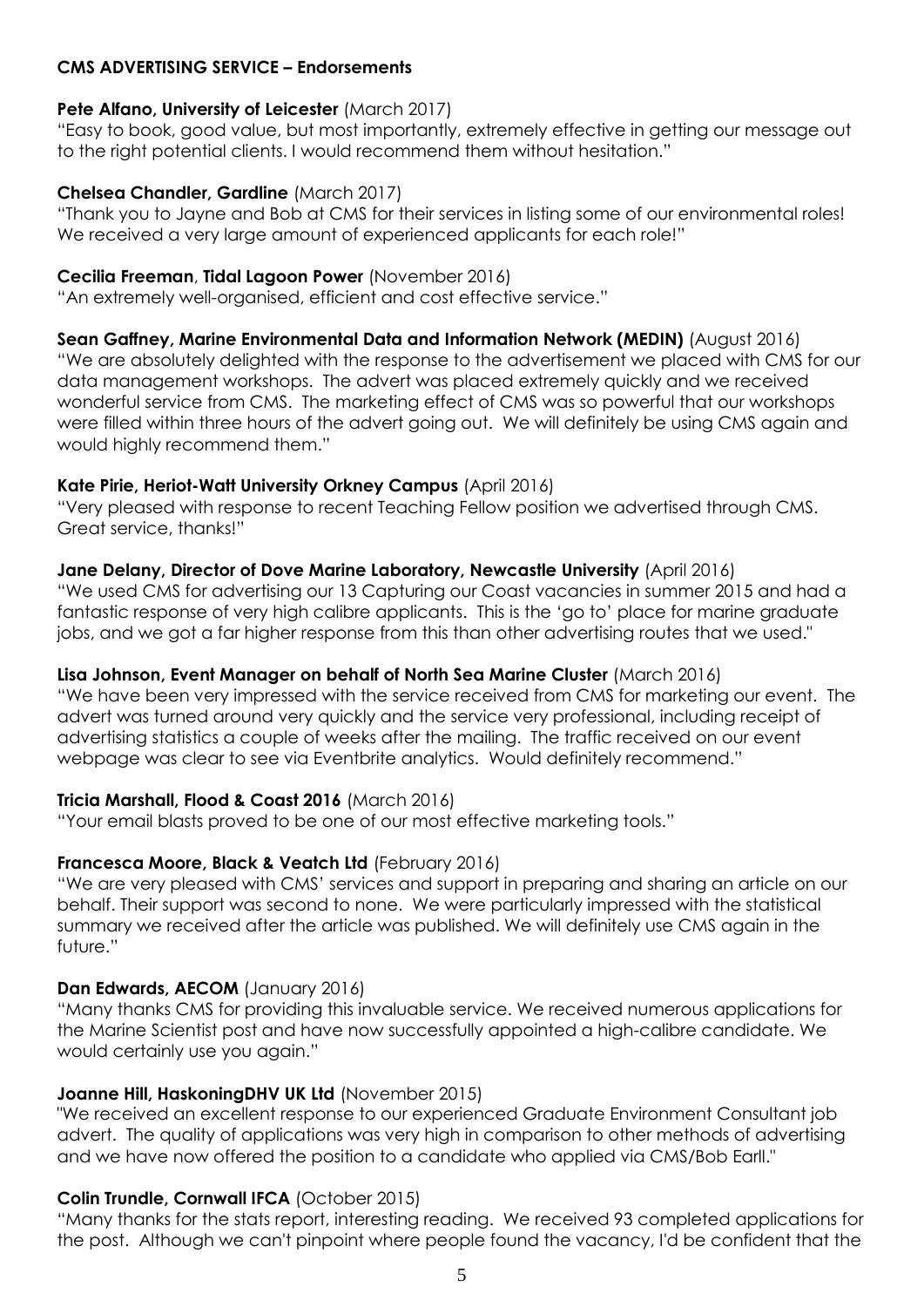majority came via CMS. Thank you."

#### **Jane Delany, Newcastle University** (September 2015)

"We advertised our 13 marine scientist posts across 7 institutions for the Capturing our Coast project with CMS and had a fantastic response. It is increasingly becoming the 'go-to' portal for marine science graduates seeking employment. The CMS team are eternally efficient and helpful."

#### *[Click here](http://cmscoms.com/?page_id=4086) to read more testimonials*

#### **Track Record**

The following companies have used the CMS Emailing Service (many companies use our service on a regular basis)

ABPmer ADA AECOM AGI Conference Amec Foster Wheeler Ambios Anderson Spratt Group Angling Trust APEM Aqua Biodiversity & Ecosystems Aqua Enviro Aqua TT Artesia Consulting ASG, Ireland Association of Sea Fisheries Committees Atkins Global Babtie Bangor University Barefoot Thinking Company Ltd Black & Veatch Blue Limited BMAPA BMT Cordah Ltd Bournemouth University British Antartic Survey (BAS) British Energy British Geological Survey British Marine Federation Broads Authority Cadcorp Cadwago Canal Rivers Trust Canterbury University College CCW CEDA Secretariat **Cefas** CH2M Chichester District Council CIEEM CIRIA CIWEM **ClientEarth CMACS CoastNET** Colchester Borough Council Conwy County Borough Council Cornwall IFCA Cornwall Wildlife Trust Cranfield University Crown Estate Cumbria Wildlife Trust Danish-UK Chamber of Commerce Ltd DECC Defra Devon & Severn IFCA Devon Maritime Forum DHI

Devon Living Coasts Devon Wildlife Trust Dialogue Matters DONG Energy Power Dorset County Council Dover Harbour Ports East Sussex County Council Eastern IFCA Ecological Consultancy Services Ltd Ecosystems Knowledge Network EGS (International) Ltd EMU Limited English Heritage Entec Environment Agency Era (Lochaber Fisheries Trust) ERM Essex County Council European Marine Energy Centre (EMEC) Ltd Exe Estuary Partnership EXO Environmental Ltd Field Studies Council Fisheries Innovation Scotland (FIS) Flood & Coast (Trio Events Ltd) Forth Estuary Forum FRM Ltd Fugro EMU Ltd Future Water Association Gardline Environmental Ltd Geotek Ltd GoBe Consultants Ltd Green Blue Hambrey Consulting Hampshire and Isle of Wight Wildlife Trust Hampshire County Council Hanson Plc Hartley Anderson Havas People Heriot-Watt University HR Wallingford Hydrographic Data Centre Hydro-Logic Ltd Hydro International IEEP **IMarEST** Imperial College London Institute of Civil Engineers ICE Institute of Fisheries Management Institution of Mechanical Engineers International Whaling Commission Intertek Irish Sea Maritime Forum Irish Sea Pilot Study Isle of Man Government Jacobs **JBA Consulting** JNCC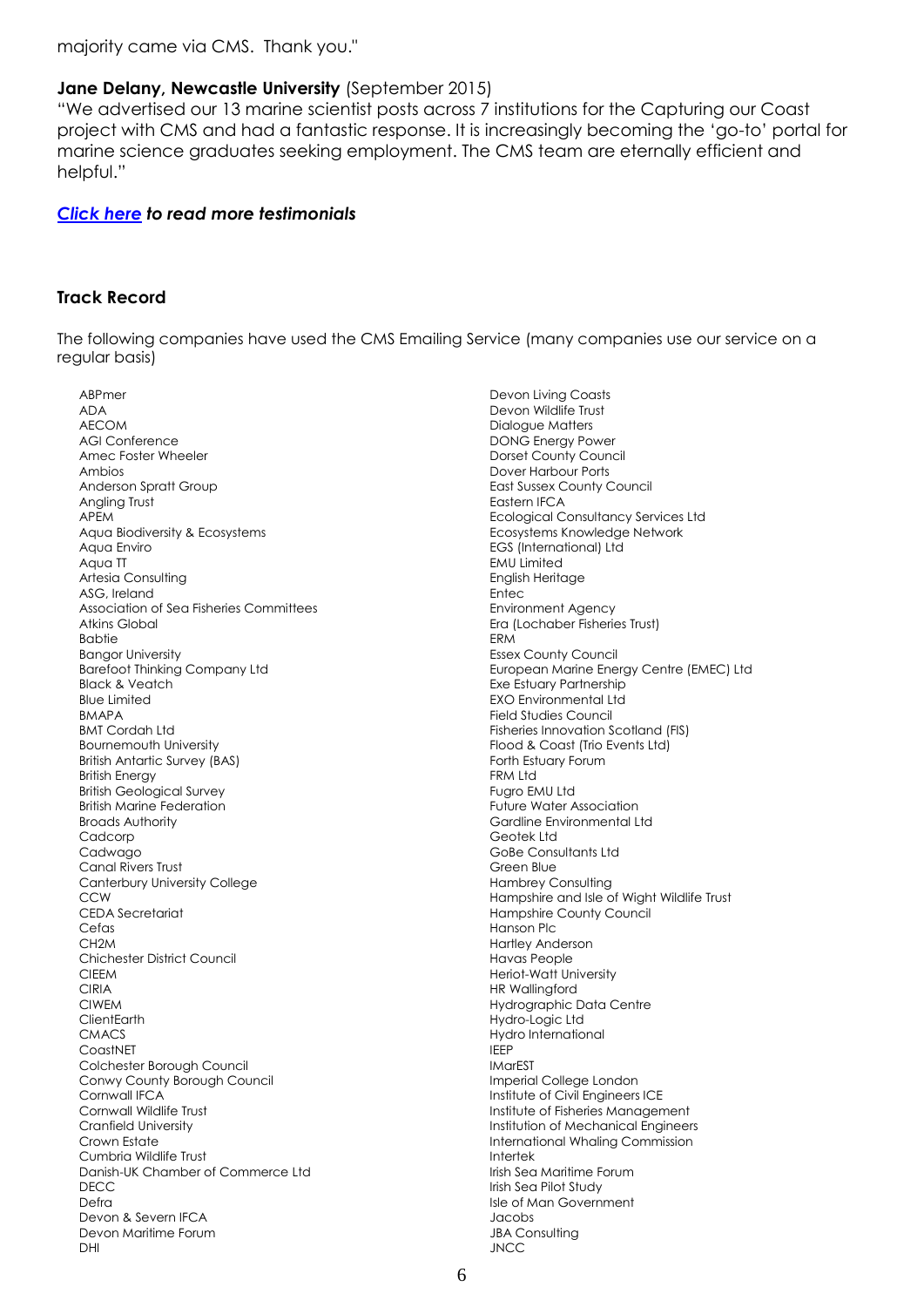Just Ecology Kent County Council Kent & Essex IFCA Kent Wildlife Trust Lancaster University Landmark Trust/Leapfrog Group Low Impact Fishers of Europe (LIFE) Marine Biological Association Marine Conservation Society Marine Ecological Surveys Marine Management Organisation MarineSeen Marine Stewardship Council MASTS, Scottish Oceans Institute McClean Interim Management Media Com MEDIN Mersey Basin Campaign METOC plc/Seazone Solutions Ltd Middlesex University Milford Haven Port Authority Mindfully Wired Communications Mouchel NAFC Marine Centre National Maritime Museum National Trust Natural Environment Research Council (NERC) Natural History Museum Natural England Natural Power Natural Resources Wales **NatureBureau** Nautilus Consultants Newcastle University NIRAS NORTEK UK North Eastern IFCA North Highland College UHI North Sea Marine Cluster (NSMC) Northern Ireland Marine Task Force Northumberland County Council Northumberland IFCA North West Coastal Forum North Western IFCA North West Regional Assembly St Helens Oakwood Environmental Ltd OceanWise OSPAR Commission Partrac Ltd Pembrokeshire College Pew Charitable Trusts PIANC UK Planet Ocean Ltd Plymouth County Council Plymouth Marine Laboratory Point 13 Media Porcupine Marine Natural History Society Port of Dover Port of London Authority Port of Milford Haven RES Offshore River Restoration Centre Routledge, Taylor & Francis Group Royal Haskoning DHV Royal Yachting Association RPS Energy RS Aqua RSK RSPB SAFHOS Sail Partnership SAMS SARF SBW Advertising

**SRWWI** Scottish Coastal Forum Scottish Environment Link Scottish Fishermen's Federation Scottish Natural Heritage Scottish Oceans Institute Scottish Pelagic Fishermen's Association Scottish Wildlife Trust Seafish Sea Fish Industry Authority Seascape Consultants Ltd Seastar Survey Ltd SeaZone Solutions Seiche Measurements Ltd SEPA Severn Estuary Partnership SFO Ltd Shark Trust Shellfish Association Soil Association SOI Group Solent Forum Southampton Institute Southern IFCA South Wales IFCA Sparsholt College Surfers Against Sewage Sussex IFCA Swansea University Tamar Consulting Teignbridge District Council Thames Estuary Partnership The Deep Thomson Ecology Trinity College, Dublin Zoology Dept Turnpenny Horsfield Associates UK Hydrographic Office Ulster Wildlife Trust University College London UCL Australia University of East Anglia University of Cardiff University of Chester University of Edinburgh University of Glamorgan University of Glasgow University of Hull University of Oxford University of Plymouth University of Ulster University of Wales Aberystwyth University of Washington University of the West of England Wandle Trust / South East Rivers Trust Wessex Archaeology Wessex Water Westcountry Rivers Trust Whale & Dolphin Conversation Society Wildfowl & Wetlands Trust (WWT) Wildlife Trusts WRc WWF-Scotland WWF-UK Wildlife & Countryside Link Yorkshire Wildlife Trust Zoological Society of London